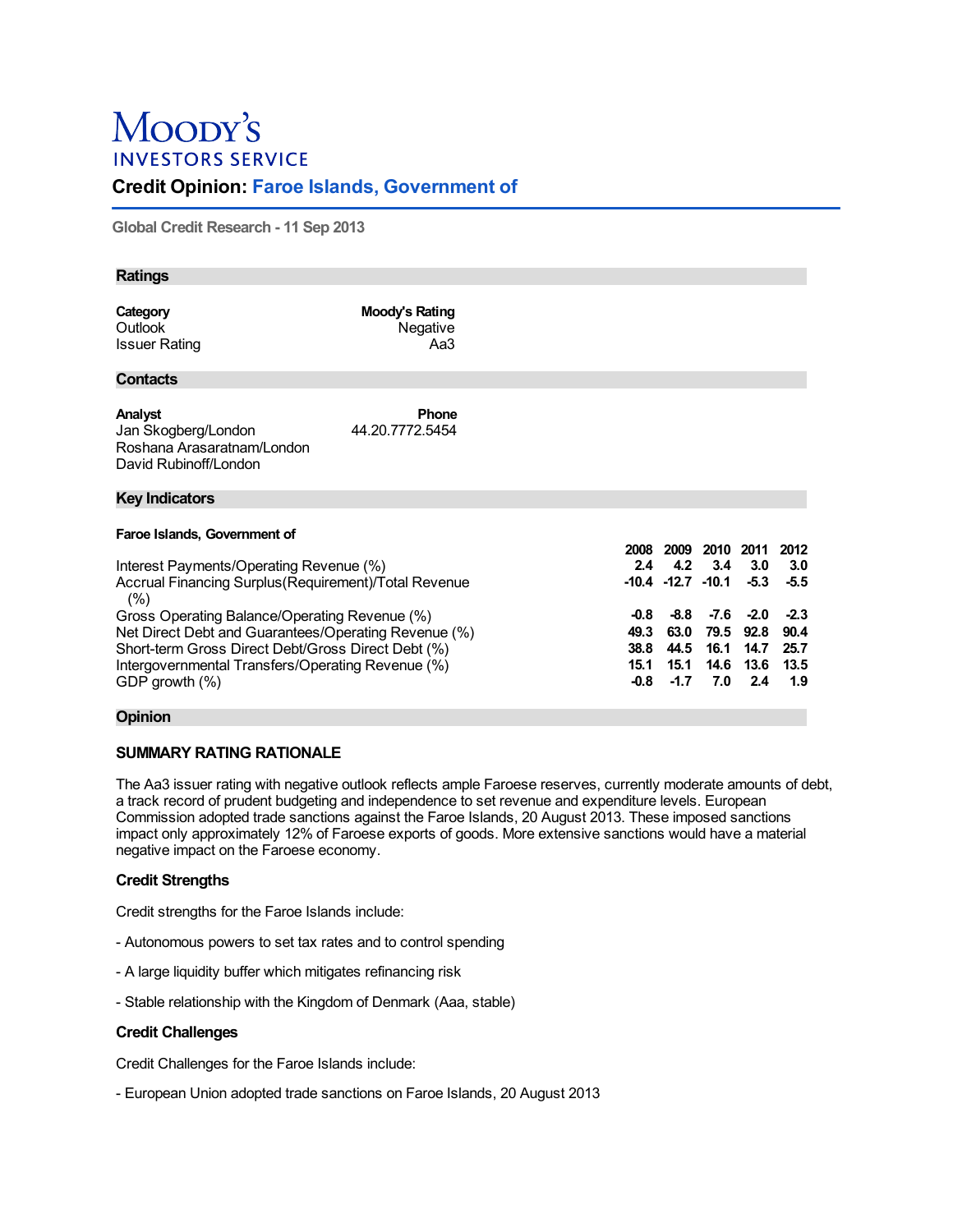- Reliance on relatively concentrated investor base for debt refinancing
- Faroese economy is dominated by fishing sector

#### **Rating Outlook**

The negative outlook reflects a) economic uncertainty associated with sanctions, b) the threat of more extensive sanctions, and c) limited financial flexibility because of long deficit reduction period (years 2008 to 2015).

#### What Could Change the Rating Up

An upgrade is currently unlikely given the uncertainty associated with trade sanctions. However, structurally balanced budgets combined with steady debt reduction could put upward pressure on the rating.

#### What Could Change the Rating Down

The Aa3 rating with negative outlook would come under pressure if the imposed sanctions prove damaging for the Faroese economy. More extensive EU trade sanctions, impacting for example Faroese exports of Salmon, would also put downward pressure on the Aa3 rating. The rating could also come under pressure if the Faroe Islands fail to cut its deficit as planned and/or is forced to materially increase the level of borrowing above current levels. A weakening of its relationship with Denmark could also put the rating under pressure.

#### **Issuer Profile**

Faroe Islands consist of 18 islands located in the Atlantic Ocean, between Scotland and Iceland. The islands are populated by approximately 48 thousand inhabitants. Faroe Islands is an autonomy, which forms part of Denmark (Aaa, stable). Faroe Islands independently take decisions on revenue and expenditure.

## **DETAILED RATING CONSIDERATIONS**

The rating assigned to Faroe Islands combines the baseline credit assessment (BCA) for the island group and the likelihood of extraordinary support coming from the Danish government in the event that Faroe Islands faced acute liquidity stress.

## **Baseline Credit Assessment**

Faroe Islands' BCA of a2 reflects the following factors:

Financial Performance and Debt Profile

The islands' gross operating balance (GOB) has been variable in recent years, reflected in GOB-operating revenue ratios that have ranged from 12.0% to -8.8% over 2006-2012. The budget deficit slightly deteriorated in 2012 to just over DKK 329 million from approximately DKK 312 million in 2011. These deficits equal 2.4% and 2.3% of GDP in 2012, respectively.

The government projects further deficits for the next two years until the end of 2015. In Scandinavian countries, it is not unusual for deficit plans to be resolved within three years, and the Faroese government itself closed a deficit of over DKK 2.5 billion in the early 1990s, albeit with substantial financing from Denmark. The long deficit reduction period means that Faroese reliance on debt financing will remain at historically high levels, at least until the deficit is cut.

Debt levels have been trending upwards in recent years. The Faroe Islands' direct debt stood at approximately 82% of operating revenues in 2012. Whilst debt is expected to remain at historically high levels, debt intake should slow alongside its deficit-reduction plan. Faroe Islands' debt maturity profile requires the autonomy to refinance approximately one billion DKK annually. The refinancing risk is evident for the Faroe Islands because it sells bonds mainly to small and mid-sized Danish financial institutions. Debt-management policies seek to limit annual maturities to less than available liquidity.

#### Governance and Management

The threat of sanctions should be viewed against the Faroe Islands' solid track record of fiscal and economic management. Historical performance shows that Faroese budgets closely match actual performance. Debtmanagement practices are conservative and direct debt has not exceeded 40% of GDP in recent years. The Faroe Islands also have a policy to maintain a liquidity reserve, no smaller than 15% of GDP (or approximately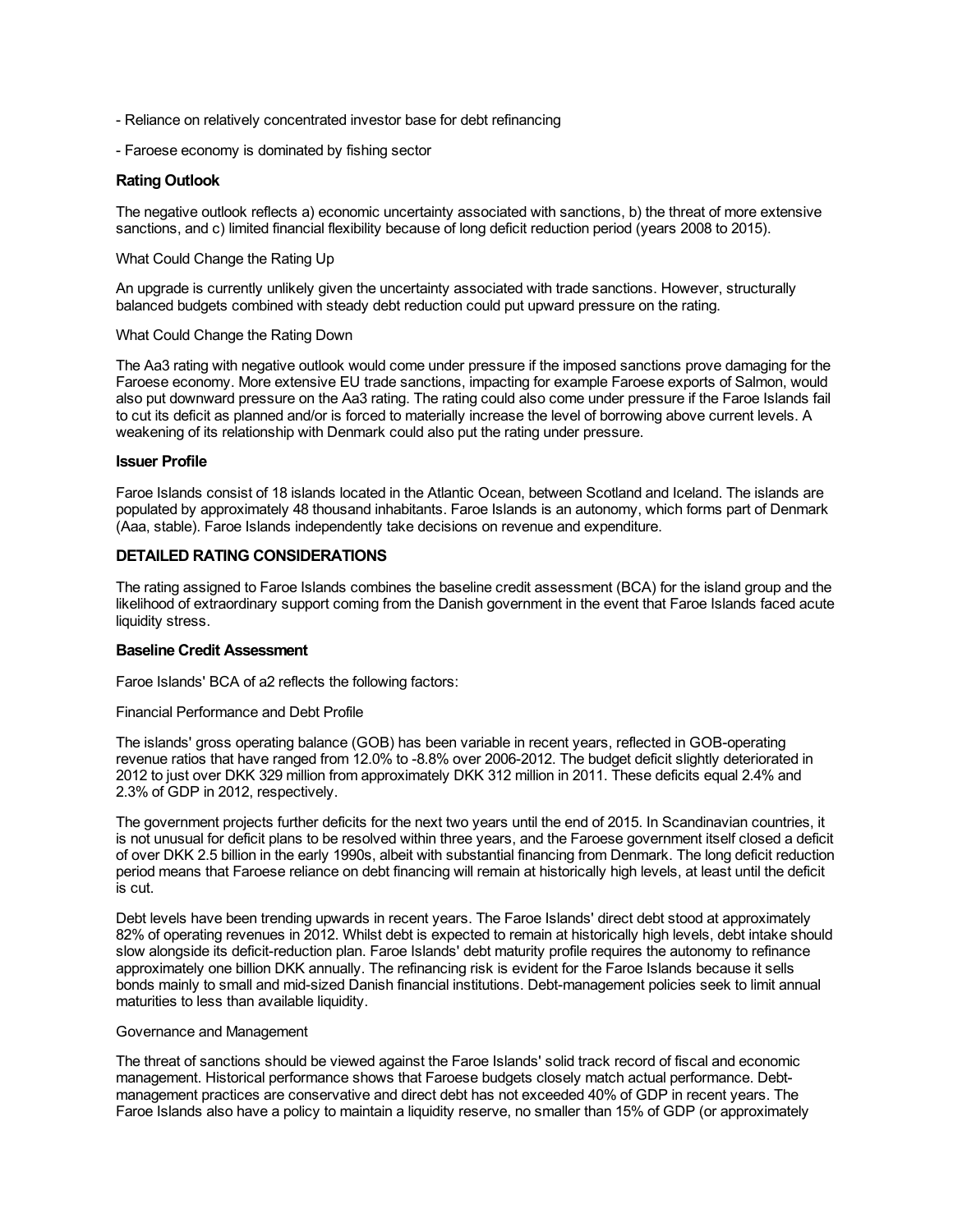35% of operating revenues), which mitigates refinancing risk. The reserve is invested in highly rated liquid assets outside the Faroese economy.

Transparency and disclosure are sufficiently strong for the government to manage its finances, and the Faroese have enhanced their longer-term economic and fiscal modeling. The municipalities use the same accounting standards as the central government, which are closely related to the standards used in Denmark.

#### Economic Fundamentals

Despite some diversification over the last 10 years, the Faroese economy continues to rely heavily on fishing and related industries. Fishing and aquaculture account for approximately 18% of total Faroese output (as of 2011). According to the Faroese statistical office "Manufacture of food products and beverages" contribute with an additional 15% to Faroese output (as of 2011). We understand that a significant part of this category is directly fish related. Furthermore, fish products account for approximately 91% of Faroese exports of goods (as of 2012).

The Faroe Islands have in recent years engaged in disputes with the EU over fishing quotas. The disagreements escalated in September 2012, when the EU adopted measures, which allowed it to impose sanctions on the Faroe Islands. In March 2013, the Faroe Islands unilaterally increased its quota for herring and mackerel. EU member states responded in July by voting in favor of sanctions against the Faroe Islands. Sanctions on Herring and Mackerel were imposed in August, 2013.

The sanctions come at an sensitive time for the Faroese economy. The Faroese government has posted a deficit, every year since 2008. It is unclear to what extent the imposed sanctions will impact the Faroese economy. Restrictions on exports to the EU is a negative. On the other hand, higher quotas mean that the Faroe Islands can sell more fish, to non-EU countries. That said, more extensive sanctions, if imposed, would likely impact the fishing sector and potentially derail the deficit reduction plan. Indeed, trade sanctions have not been factored into the Faroese plan to cut the deficit by 2016.

A weaker fishing sector would likely force the Faroese government to resort to external borrowing in order to enable continuous provision of services, which characterize the Faroese welfare state. Faroese debt is mainly bought by small and mid-sized Danish financial institutions. Due to the narrow investor base, Faroe Islands are exposed to refinancing risk, although partially mitigated by their liquidity reserve (15% of GDP).

#### Institutional Framework

Following the crisis of the 1990s, the institutional framework was reshaped to encourage greater autonomy while promoting prudent financial management. Spending responsibilities and powers are clearly designated by agreements with the Danish government. The Faroe Islands has full powers to set its tax rates and fees, and to set levels of spending on the services it provides. The government has historically implemented substantial cuts in spending when required (e.g., during the crisis of the 1990s). However, the Faroe Islands have opted for more debt, rather than implementing spending cuts, since the global economic crisis in 2008/09.

The broad control over revenue supports Faroese financial flexibility. 89% of the Faroese government's operating revenues are derived from sources under its control, such as income and company taxes, VAT, import duties, sales of products and services, and other sources. The Kingdom of Denmark provides 11% of operating revenue with grants for governmental services that it administers in conjunction with the Faroe Islands. We expect these subsidies to decrease if more responsibilities are passed to the full control of the Faroe Islands.

Municipal governments account for more than 20% of general government spending and have considerable flexibility in terms of spending, particularly for capital investments. They can incur debt of up to their level of total tax revenues, and to date have not been well integrated into the national budgeting process. Reforms are proposed to bring their finances more in line with national priorities. The islands' 30 municipalities vary widely in terms of size, from fewer than 50 inhabitants to approximately 20,000; as a result, any reform remains an ongoing and still-unresolved political process. Current reform priorities include reducing the number of municipalities from 30 to less than 10.

The Faroe Islands has independent borrowing powers, with DKK 4.8 billion outstanding debt (2012), including DKK 500 million borrowed from Denmark. The Faroe Islands do not pay interest on the DKK 500 million borrowed from Denmark and the Kingdom is expected to forgive the entire DKK 500 million unless the Faroe Islands find hydrocarbons by 2018.

## **Extraordinary Support Considerations**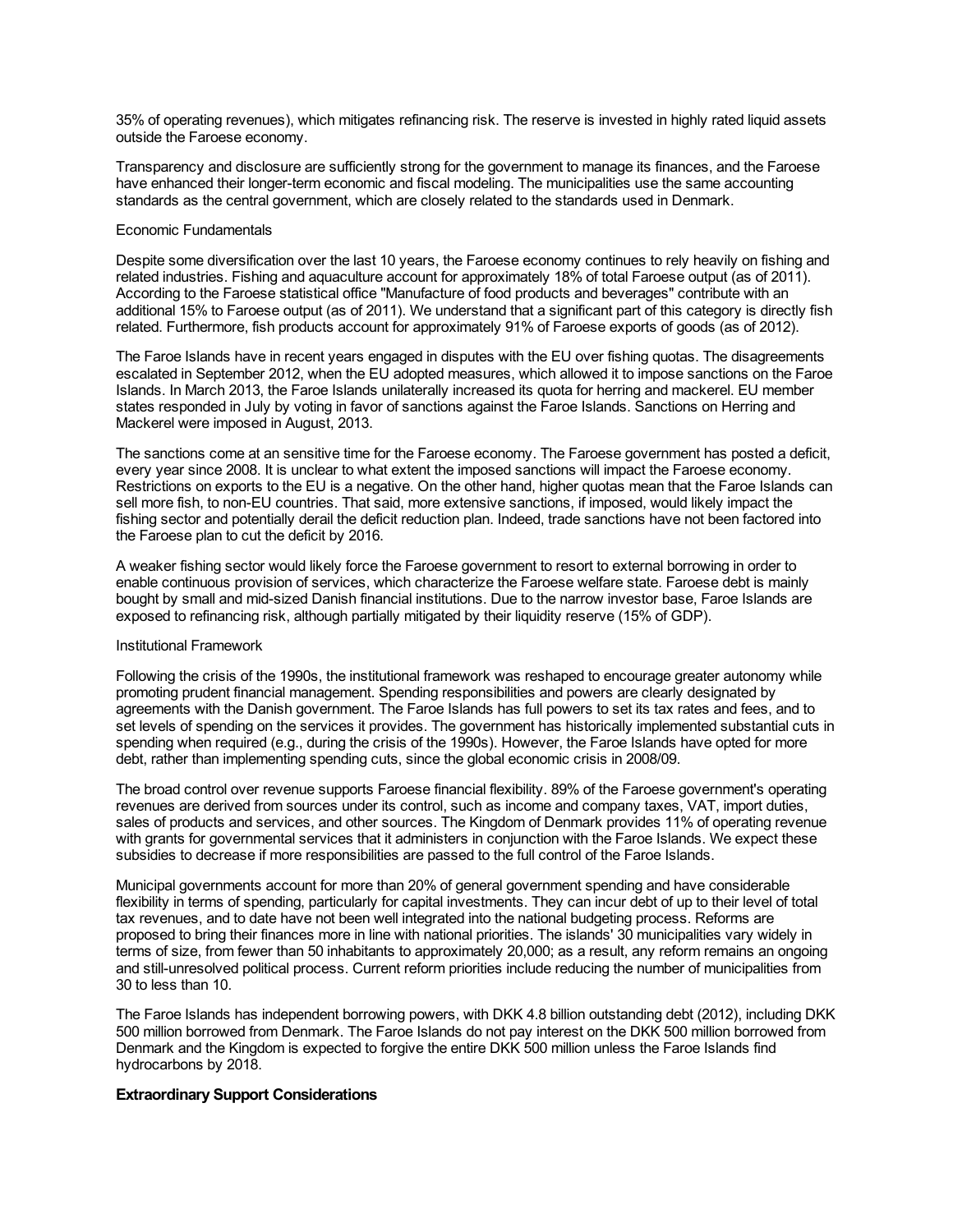We assign a strong likelihood of extraordinary support from the Kingdom of Denmark, reflecting our assessment that the current relationship with the Kingdom of Denmark is unlikely to change in the medium term and the intensive extraordinary support provided to the islands in response to the financial crisis of the 1990s. The Danish economy would likely not be materially impacted by a severe stress in the Faroese economy. We however believe that a severe stress in the Faroese economy would constitute a reputational problem for Denmark.

## **Output of the Baseline Credit Assessment Scorecard**

In the case of the Faroe Islands, the BCA matrix generates an estimated BCA of aa3, compared with the BCA of a2 assigned by the rating committee.

The matrix-generated BCA of reflects (1) an idiosyncratic risk score of 5 (presented below) on a 1 to 9 scale, where 1 represents the strongest relative credit quality and 9 the weakest; and (2) a systemic risk score of Aaa, as reflected in the sovereign bond rating (Aaa stable). The two-notch differential reflects a number of factors not captured in the scorecard, including; (1) overwhelming reliance on fish sector, now subject to EU trade sanctions (2) almost complete reliance on small and mid-sized Danish financial institutions for refinancing of debt, (3) a tiny population which is geographically isolated from its closest trading partners.

The idiosyncratic risk scorecard and BCA matrix, which generates estimated baseline credit assessments from a set of qualitative and quantitative credit metrics, are tools used by the rating committee in assessing regional and local government credit quality. The credit metrics captured by these tools provide a good statistical gauge of stand-alone credit strength and, in general, higher ratings can be expected among issuers with the highest scorecard-estimated BCAs. Nevertheless, the scorecard-estimated BCAs do not substitute for rating committee judgments regarding individual baseline credit assessments, nor is the scorecard a matrix for automatically assigning or changing these assessments. Scorecard results have limitations in that they are backward-looking, using historical data, while the assessments are forward-looking opinions of credit strength. Concomitantly, the limited number of variables included in these tools cannot fully capture the breadth and depth of our credit analysis.

## **ABOUT MOODY'S SUB-SOVEREIGN RATINGS**

#### National and Global Scale Ratings

Moody's National Scale Ratings (NSRs) are intended as relative measures of creditworthiness among debt issues and issuers within a country, enabling market participants to better differentiate relative risks. NSRs differ from Moody's global scale ratings in that they are not globally comparable with the full universe of Moody's rated entities, but only with NSRs for other rated debt issues and issuers within the same country. NSRs are designated by a ".nn" country modifier signifying the relevant country, as in ".mx" for Mexico. For further information on Moody's approach to national scale ratings, please refer to Moody's Rating Implementation Guidance published in October 2012 entitled "Mapping Moody's National Scale Ratings to Global Scale Ratings."

The Moody's Global Scale rating for issuers and issues allows investors to compare the issuer's/issue's creditworthiness to all others in the world, rather than merely in one country. It incorporates all risks relating to that country, including the potential volatility of the national economy.

#### Baseline Credit Assessment

Baseline credit assessments (BCAs) are opinions of entity's standalone intrinsic strength, absent any extraordinary support from a government. Contractual relationships and any expected ongoing annual subsidies from the government are incorporated in BCAs and, therefore, are considered intrinsic to an issuer's standalone financial strength.

BCAs are expressed on a lower-case alpha-numeric scale that corresponds to the alpha-numeric ratings of the global long-term rating scale.

#### Extraordinary Support

Extraordinary support is defined as action taken by a supporting government to prevent a default by a regional or local government (RLG) and could take different forms, ranging from a formal guarantee to direct cash infusions to facilitating negotiations with lenders to enhance access to needed financing. Extraordinary support is described as either low (0% - 30%), moderate (31% - 50%), strong (51% - 70%), high (71% - 90%) or very high (91% - 100%).

#### **Rating Factors**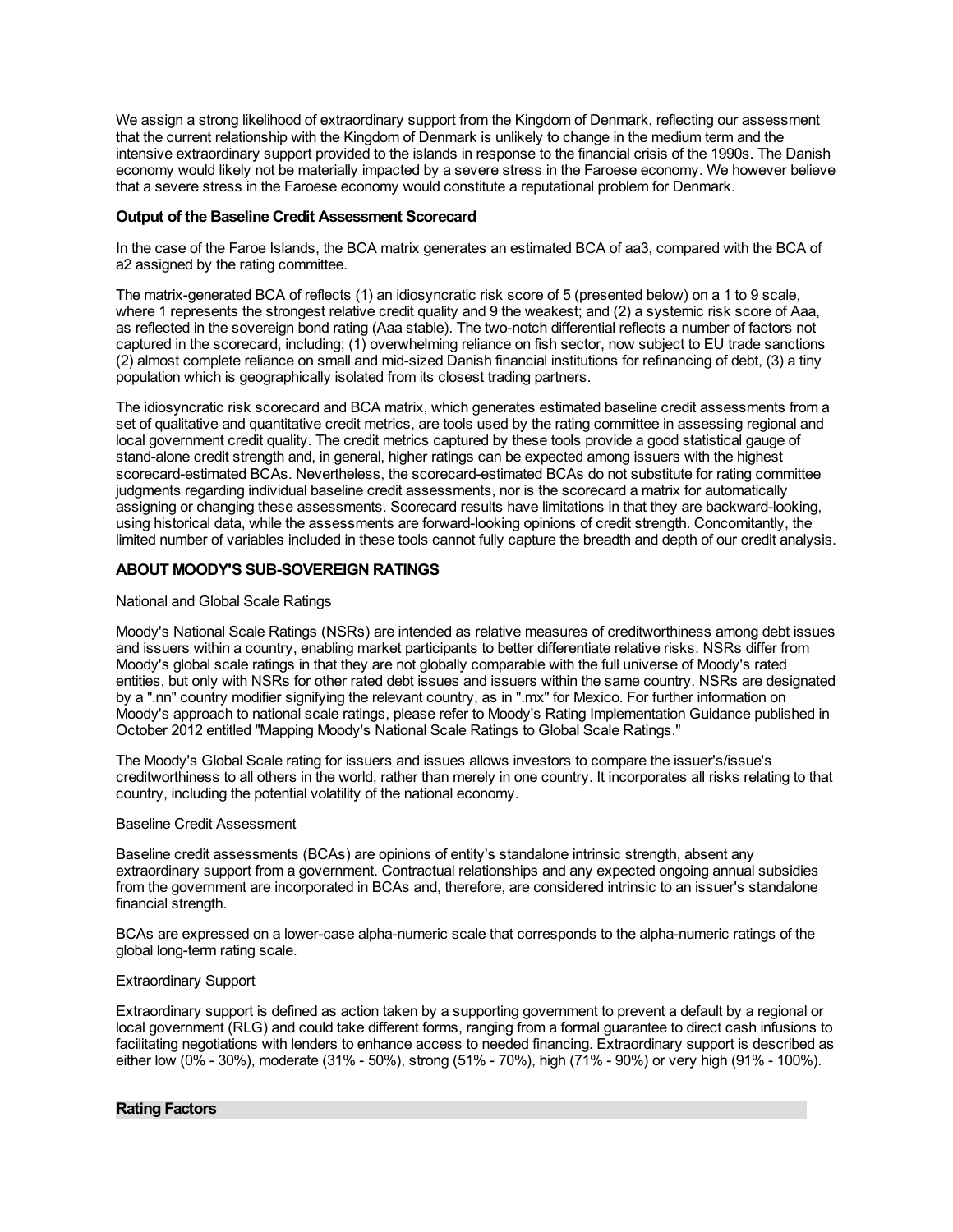#### **Faroe Islands, Government of**

| <b>Baseline Credit Assessment</b>                                 |                | Score Value | Sub-factor<br>Weighting | Sub-factor<br>Total | <b>Factor</b><br>Weighting | <b>Total</b> |
|-------------------------------------------------------------------|----------------|-------------|-------------------------|---------------------|----------------------------|--------------|
| Scorecard                                                         |                |             |                         |                     |                            |              |
| <b>Factor 1: Economic Fundamentals</b>                            |                |             |                         |                     |                            |              |
| Economic strength                                                 | 7              | 85.39       | 70%                     | 7.6                 | 20%                        | 1.52         |
| <b>Economic volatility</b>                                        | 9              |             | 30%                     |                     |                            |              |
| <b>Factor 2: Institutional Framework</b>                          |                |             |                         |                     |                            |              |
| Legislative background                                            | 1              |             | 50%                     | 1                   | 20%                        | 0.20         |
| <b>Financial flexibility</b>                                      | 1              |             | 50%                     |                     |                            |              |
| <b>Factor 3: Financial Performance and Debt</b><br><b>Profile</b> |                |             |                         |                     |                            |              |
| Gross operating balance / operating<br>revenues (%)               | $\overline{7}$ | $-3.01$     | 12.5%                   | 4.25                | 30%                        | 1.28         |
| Interest payments / operating revenues (%)                        | 5              | 3.09        | 12.5%                   |                     |                            |              |
| Liquidity                                                         | 1              |             | 25%                     |                     |                            |              |
| Net direct and indirect debt / operating<br>revenues (%)          | 5              | 90.36       | 25%                     |                     |                            |              |
| Short-term direct debt / total direct debt (%)                    | 5              | 25.66       | 25%                     |                     |                            |              |
| <b>Factor 4: Governance and Management -</b><br><b>MAX</b>        |                |             |                         |                     |                            |              |
| Risk controls and financial management                            | 1              |             |                         | 5                   | 30%                        | 1.50         |
| <b>Investment and debt management</b>                             | 5              |             |                         |                     |                            |              |
| <b>Transparency and disclosure</b>                                | 1              |             |                         |                     |                            |              |
| <b>Idiosyncratic Risk Assessment</b>                              |                |             |                         |                     |                            | 4.5(4)       |
| <b>Systemic Risk Assessment</b>                                   |                |             |                         |                     |                            | Aaa          |
| <b>Suggested BCA</b>                                              |                |             |                         |                     |                            | Aa3          |



© 2013 Moody's Investors Service, Inc. and/or its licensors and affiliates (collectively, "MOODY'S"). All rights reserved.

**CREDIT RATINGS ISSUED BY MOODY'S INVESTORS SERVICE, INC. ("MIS") AND ITS AFFILIATES ARE MOODY'S CURRENT OPINIONS OF THE RELATIVE FUTURE CREDIT RISK OF ENTITIES, CREDIT COMMITMENTS, OR DEBT OR DEBT-LIKE SECURITIES, AND CREDIT RATINGS AND RESEARCH PUBLICATIONS PUBLISHED BY MOODY'S ("MOODY'S PUBLICATIONS") MAY INCLUDE MOODY'S CURRENT OPINIONS OF THE RELATIVE FUTURE CREDIT RISK OF ENTITIES, CREDIT COMMITMENTS, OR DEBT OR DEBT-LIKE SECURITIES. MOODY'S DEFINES CREDIT RISK AS THE RISK THAT AN ENTITY MAY NOT MEET ITS CONTRACTUAL, FINANCIAL OBLIGATIONS AS THEY COME DUE AND ANY ESTIMATED FINANCIAL LOSS IN THE EVENT OF DEFAULT. CREDIT RATINGS DO NOT ADDRESS ANY OTHER RISK, INCLUDING BUT NOT LIMITED TO: LIQUIDITY RISK, MARKET VALUE RISK, OR PRICE VOLATILITY. CREDIT RATINGS AND MOODY'S OPINIONS INCLUDED IN MOODY'S PUBLICATIONS ARE NOT STATEMENTS OF CURRENT OR HISTORICAL FACT. CREDIT RATINGS AND MOODY'S PUBLICATIONS DO NOT CONSTITUTE OR PROVIDE INVESTMENT OR FINANCIAL ADVICE, AND CREDIT RATINGS AND MOODY'S PUBLICATIONS ARE NOT AND DO NOT PROVIDE RECOMMENDATIONS TO PURCHASE, SELL, OR HOLD PARTICULAR SECURITIES. NEITHER CREDIT**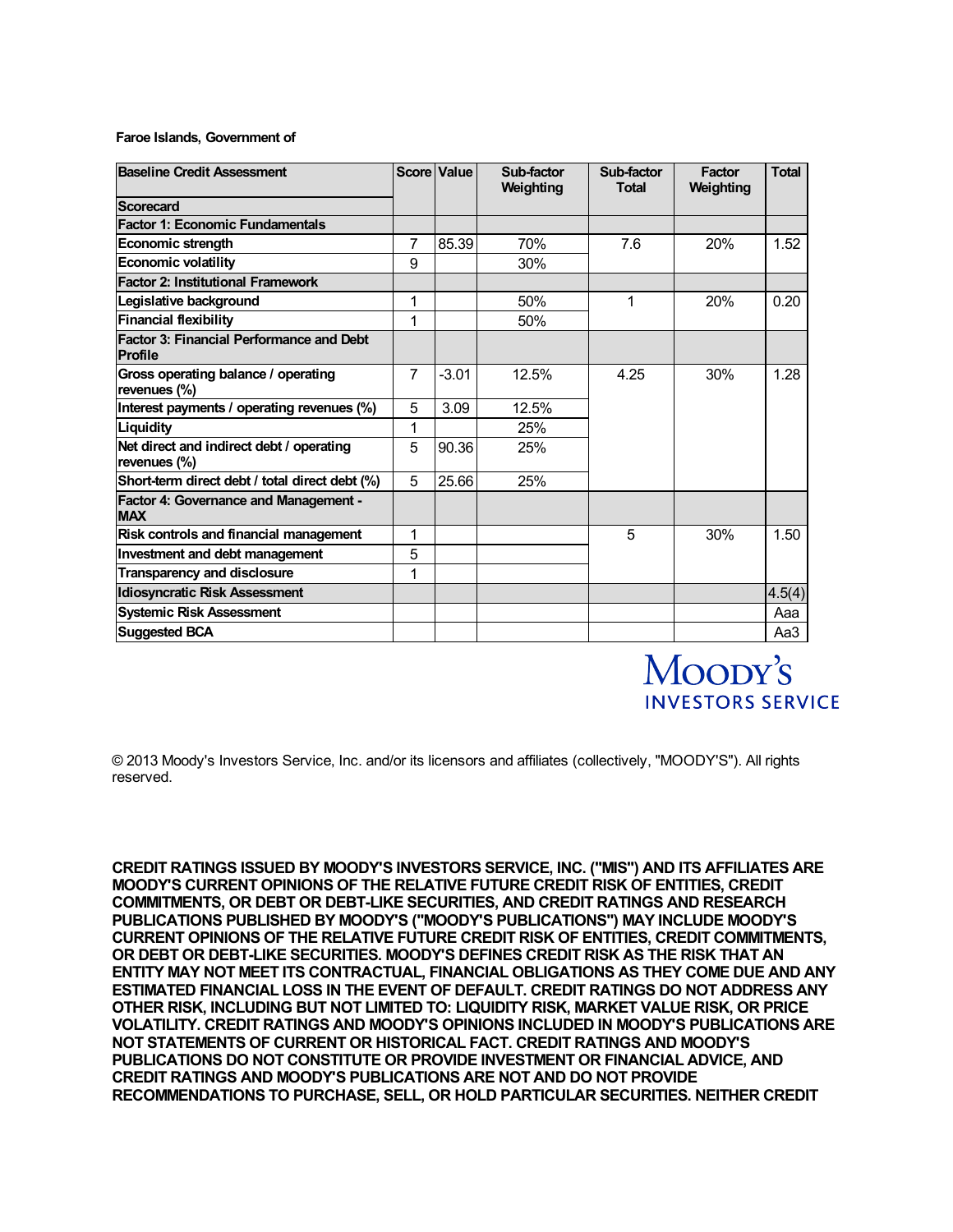**RATINGS NOR MOODY'S PUBLICATIONS COMMENT ON THE SUITABILITY OF AN INVESTMENT FOR ANY PARTICULAR INVESTOR. MOODY'S ISSUES ITS CREDIT RATINGS AND PUBLISHES MOODY'S PUBLICATIONS WITH THE EXPECTATION AND UNDERSTANDING THAT EACH INVESTOR WILL MAKE ITS OWN STUDY AND EVALUATION OF EACH SECURITY THAT IS UNDER CONSIDERATION FOR PURCHASE, HOLDING, OR SALE.**

ALL INFORMATION CONTAINED HEREIN IS PROTECTED BY LAW, INCLUDING BUT NOT LIMITED TO, COPYRIGHT LAW, AND NONE OF SUCH INFORMATION MAY BE COPIED OR OTHERWISE REPRODUCED, REPACKAGED, FURTHER TRANSMITTED, TRANSFERRED, DISSEMINATED, REDISTRIBUTED OR RESOLD, OR STORED FOR SUBSEQUENT USE FOR ANY SUCH PURPOSE, IN WHOLE OR IN PART, IN ANY FORM OR MANNER OR BY ANY MEANS WHATSOEVER, BY ANY PERSON WITHOUT MOODY'S PRIOR WRITTEN CONSENT. All information contained herein is obtained by MOODY'S from sources believed by it to be accurate and reliable. Because of the possibility of human or mechanical error as well as other factors, however, all information contained herein is provided "AS IS" without warranty of any kind. MOODY'S adopts all necessary measures so that the information it uses in assigning a credit rating is of sufficient quality and from sources Moody's considers to be reliable, including, when appropriate, independent third-party sources. However, MOODY'S is not an auditor and cannot in every instance independently verify or validate information received in the rating process. Under no circumstances shall MOODY'S have any liability to any person or entity for (a) any loss or damage in whole or in part caused by, resulting from, or relating to, any error (negligent or otherwise) or other circumstance or contingency within or outside the control of MOODY'S or any of its directors, officers, employees or agents in connection with the procurement, collection, compilation, analysis, interpretation, communication, publication or delivery of any such information, or (b) any direct, indirect, special, consequential, compensatory or incidental damages whatsoever (including without limitation, lost profits), even if MOODY'S is advised in advance of the possibility of such damages, resulting from the use of or inability to use, any such information. The ratings, financial reporting analysis, projections, and other observations, if any, constituting part of the information contained herein are, and must be construed solely as, statements of opinion and not statements of fact or recommendations to purchase, sell or hold any securities. Each user of the information contained herein must make its own study and evaluation of each security it may consider purchasing, holding or selling. NO WARRANTY, EXPRESS OR IMPLIED, AS TO THE ACCURACY, TIMELINESS, COMPLETENESS, MERCHANTABILITY OR FITNESS FOR ANY PARTICULAR PURPOSE OF ANY SUCH RATING OR OTHER OPINION OR INFORMATION IS GIVEN OR MADE BY MOODY'S IN ANY FORM OR MANNER WHATSOEVER.

MIS, a wholly-owned credit rating agency subsidiary of Moody's Corporation ("MCO"), hereby discloses that most issuers of debt securities (including corporate and municipal bonds, debentures, notes and commercial paper) and preferred stock rated by MIS have, prior to assignment of any rating, agreed to pay to MIS for appraisal and rating services rendered by it fees ranging from \$1,500 to approximately \$2,500,000. MCO and MIS also maintain policies and procedures to address the independence of MIS's ratings and rating processes. Information regarding certain affiliations that may exist between directors of MCO and rated entities, and between entities who hold ratings from MIS and have also publicly reported to the SEC an ownership interest in MCO of more than 5%, is posted annually at [www.moodys.com](https://www.moodys.com/) under the heading "Shareholder Relations — Corporate Governance — Director and Shareholder Affiliation Policy."

For Australia only: Any publication into Australia of this document is pursuant to the Australian Financial Services License of MOODY'S affiliate, Moody's Investors Service Pty Limited ABN 61 003 399 657AFSL 336969 and/or Moody's Analytics Australia Pty Ltd ABN 94 105 136 972 AFSL 383569 (as applicable). This document is intended to be provided only to "wholesale clients" within the meaning of section 761G of the Corporations Act 2001. By continuing to access this document from within Australia, you represent to MOODY'S that you are, or are accessing the document as a representative of, a "wholesale client" and that neither you nor the entity you represent will directly or indirectly disseminate this document or its contents to "retail clients" within the meaning of